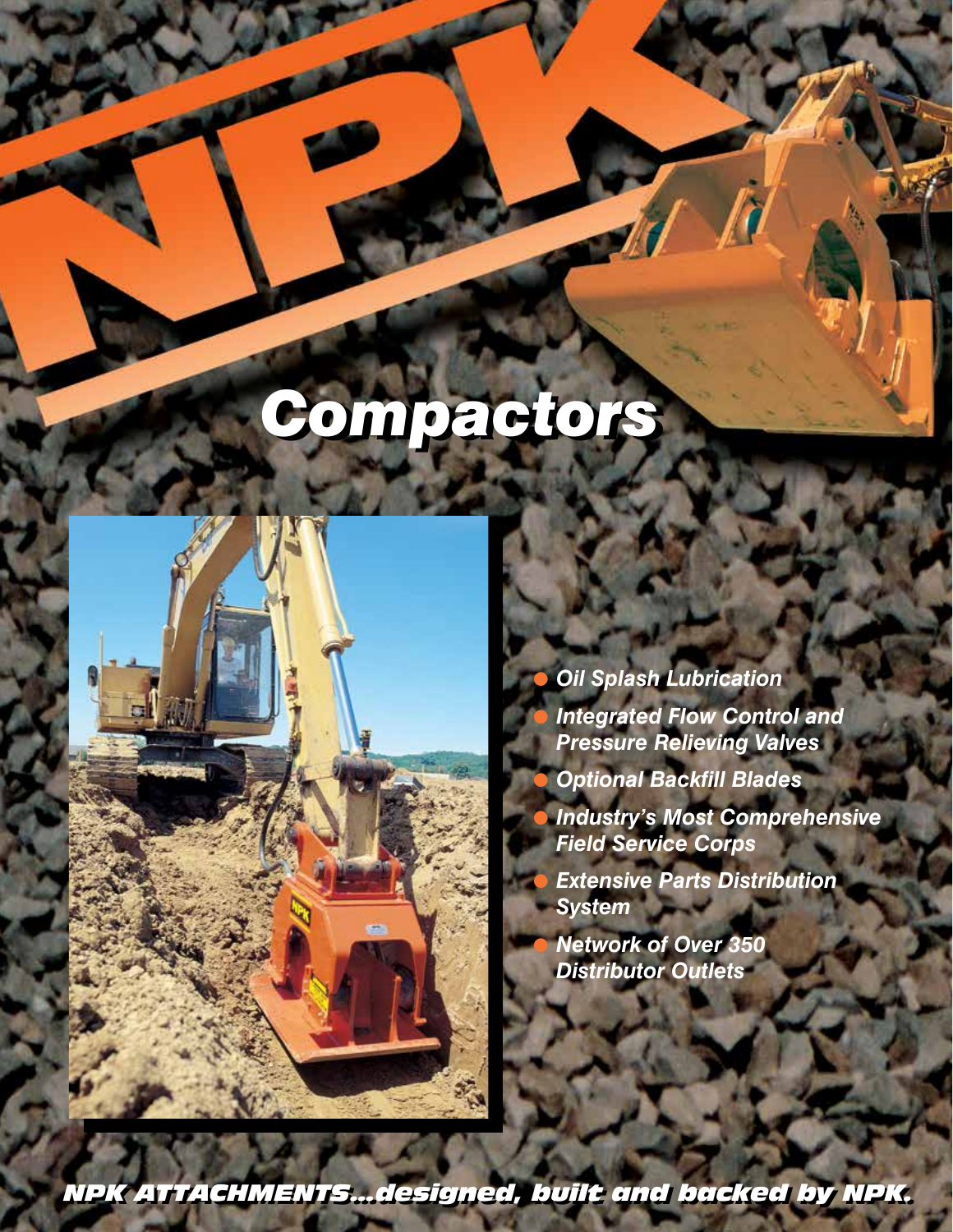## *Greater impulse energy for more Greater impulse energy for more compactor/driver productivity! compactor/driver productivity!*

NPK Compactor/Drivers are designed and built to meet today's demands for greater jobsite productivity, expanding and enhancing the versatility of your backhoe or excavator.



The leader in trench compaction technology, NPK delivers the industry's greatest impulse forces with overall superior performance through hydraulically operated rotating eccentric action. Greater vibration forces generate stress waves in granular or loose soil material, bringing the soil's air to the surface and packing the particles closer together. Greater impulse action works together with the carrier's downward forces to compact cohesive clay-type soils.

## Do more work safely a boom's length away

NPK's versatile Compactor/Driver can work productively virtually anywhere your excavator or backhoe boom can reach. In trenches, over and around pipe, to the top of piling and sheeting. Next to foundations and around obstructions. Even on steep slopes or rough terrain where conventional rollers and other machines either can't work or would be hazardous to try. In fact, NPK's Compactor/Drivers can keep workers a full boom's length from the compaction or driving action, away from the danger of cave-ins or equipment contact.

### Select the NPK Compactor/Driver that's right for your application

*Optional swivel top to minimize carrier repositioning (not available on the Model C-2D), or optional dedicated top brackets available for quick-attach applications.*

> **NPK**  $C - 4C$

NPK's full selection of Compactor/Drivers gives you the exact power you need for your jobs and jobsite conditions. The right model for carriers ranging from the smallest mini-excavators and backhoe/loaders to the larger excavators.

Headlining the list of models is NPK's C-12C, largest and most powerful boom mounted plate Compactor/Driver available anywhere.

NPK's Compactor/Drivers deliver the industry's greatest impulse forces with hydraulically operated rotating eccentric action. Durable rubber shock mounts, solid welds and self aligning, double row, spherical roller bearings guarantee overall superior performance. *Heavy-duty, high-efficiency gear motor.*

*Self-aligning, double row spherical roller bearings.*

*Oil splash lubrication, eliminates routine greasing.*

*Rubber shock mounts to isolate vibration.*

*Direct drive eccentric mass.*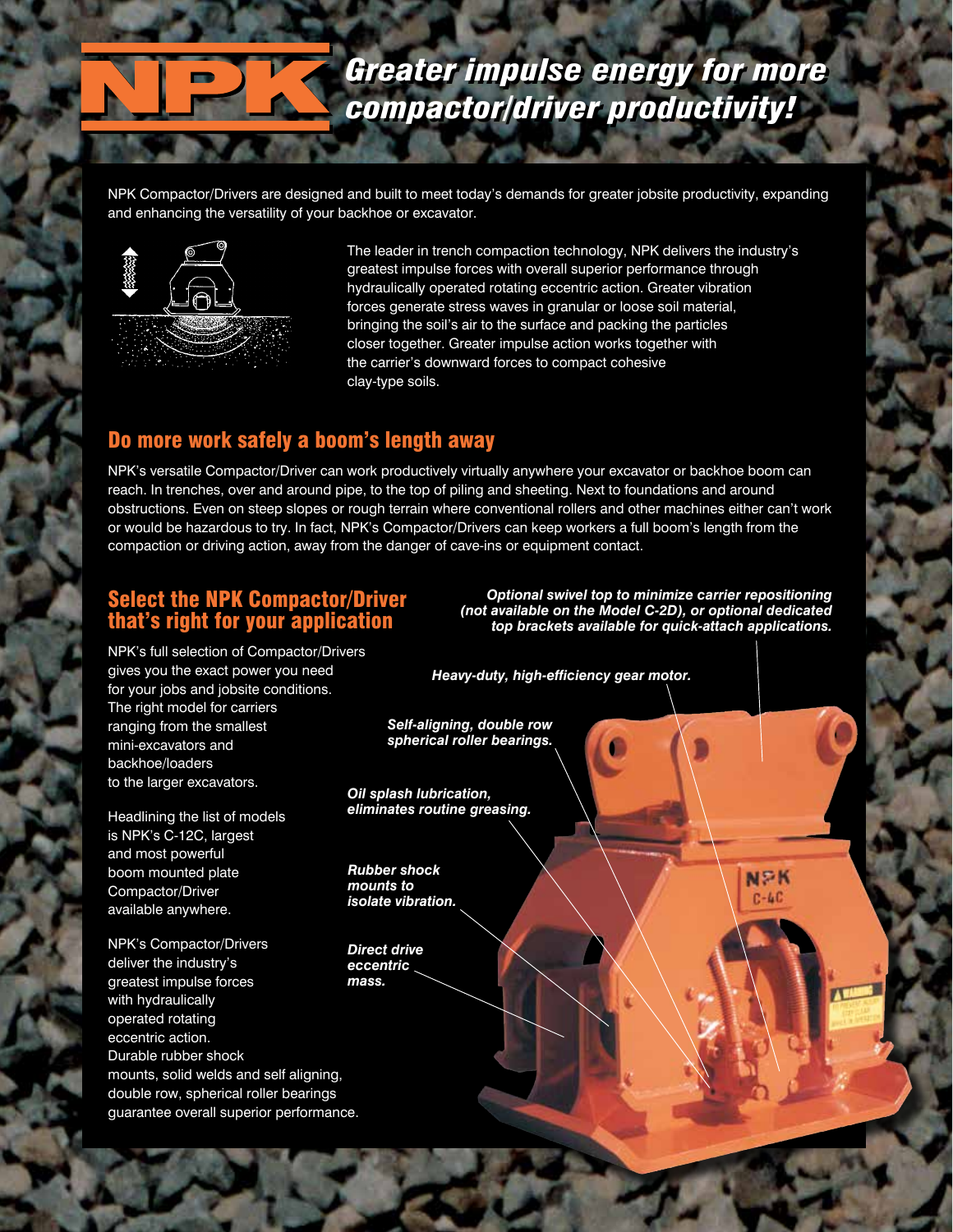## *Cost saving versatility Cost saving versatility that is more than a promise! that is more than a promise!*

NPK Compactor/Drivers actually deliver on the promise of greater cost-efficiency and jobsite versatility operating advantages that are absolutely required by today's contractors and budget-conscious municipalities. Utilizing your carrier's hydraulic system, you save on fuel as well as the need for other costly machines and equipment, using your versatile NPK Compactor/Driver for:

! Compacting or driving anywhere a boom can go, and often where a man cannot.

 $N \geq K$  $C - L C$ 

- **.** Driving wood and aluminum sheeting, fence posts, guardrail posts,
- rail and I-beams, piling and seawalls, etc.
- Soil and aggregate compaction.
- **Trench compaction, as deep as a bucket can dig.**
- **Steep slope compaction.**
- ! Waste compaction at transfer stations, etc.
- **Breaking up frozen coal, salt and other material.**
- **Extracting piling and sheeting.**



## Swivel feature to avoid machine repositioning

NPK's optional self-aligning swivel can align your Compactor/Driver to nearly any job from nearly any carrier position. With an excavator positioned over, parallel or perpendicular to the job, you can work productively in tight quarters, narrow trenches next to foundation walls and around manholes or other obstacles. When it's not needed, the swivel can be locked in place, either parallel or perpendicular to the boom.

### Designed and built for reliability

*Integrated flow control and pressure relieving valves protect the motor from excessive flow and pressure.*

*Hoses are routed out of the back of the compactor, safely away from the trench wall.*

NPK Compactor/Drivers are designed and built for optimum dependability on the most demanding jobsites. Rugged welds, heavy-duty direct drive gear motors, durable rubber shock mounts and self aligning, double row, spherical roller bearings with a heavy-duty roller cage.

*Internally routed hoses for maximum protection.*

*Optional backfill bladeavailable on all models. Dual backfill blades also available improving your ability to push or pull soil, gravel and debris without having to rotate the compactor or reposition the excavator. These backfill blades are bolt-on and can be easily removed for trenchwork and transport (note: when the backfill blade(s) are removed the backfill blade bracket does not extend past the baseplate).*